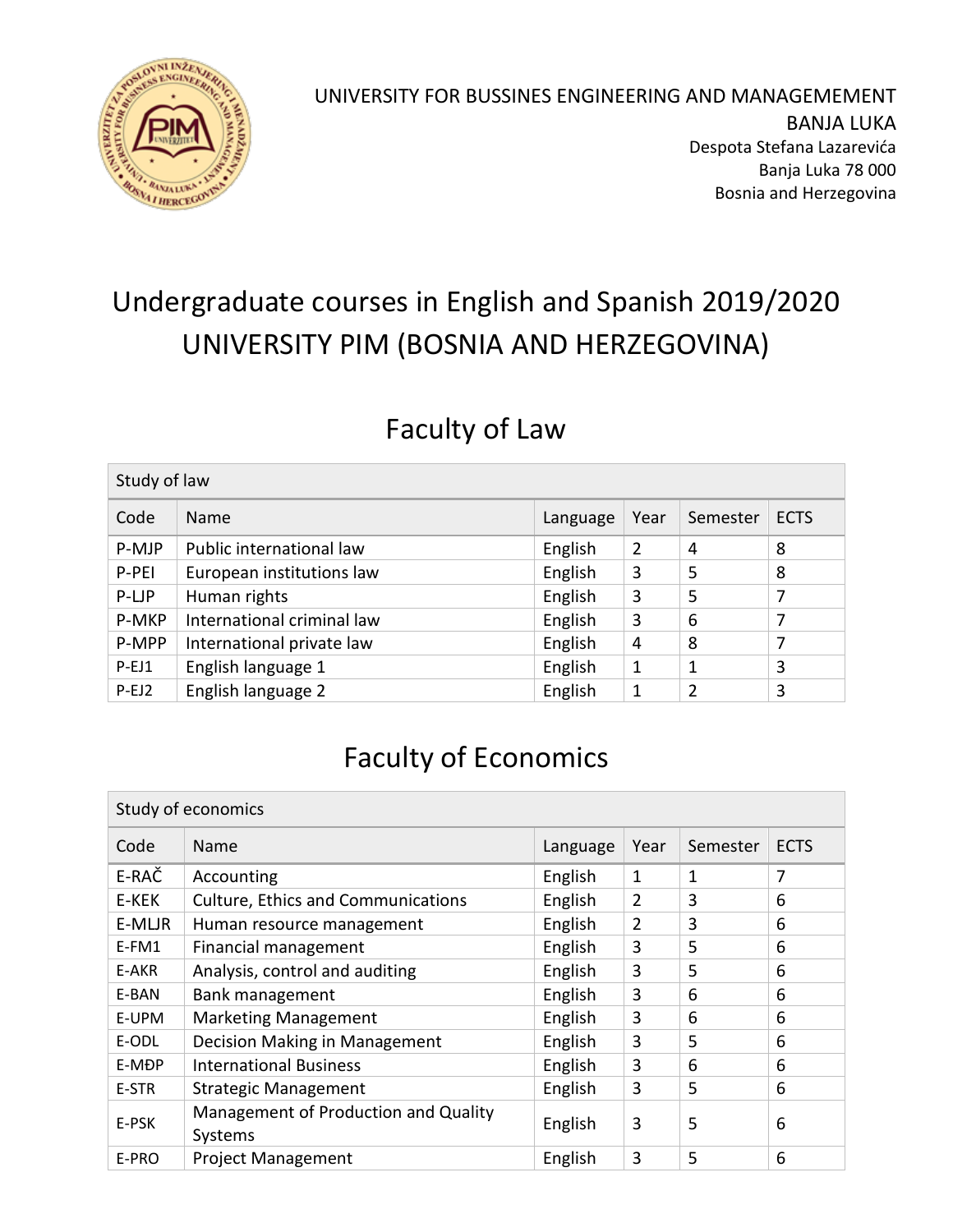| E-PRED | <b>Entrepreneurship Management</b>     | English | 3 | 5 | 5 |
|--------|----------------------------------------|---------|---|---|---|
| E-ORP  | <b>Organizational Behavior</b>         | English | 3 | 6 | 6 |
| E-USL  | <b>Management of Services</b>          | English | 3 | 6 | 5 |
| E-NEP  | Management of Non-profit Organizations | English | 3 | 6 | 6 |
| E-PR3  | Practice III                           | English | 3 | 6 | 2 |
| E-INS  | Management information system          | English | 4 | 8 | 6 |
| E-MFR  | Financial risk management              | English | 4 | 7 | 6 |
| E-PVP  | Valuation of a company                 | English | 4 | 8 | 6 |
| E-MIA  | Mergers and acquisitions               | English | 4 | 8 | 6 |
| E-MĐB  | International banking                  | English | 4 | 8 | 6 |

# Facultyof Psychology

| Study of psychology |                                                       |                 |                |                |             |
|---------------------|-------------------------------------------------------|-----------------|----------------|----------------|-------------|
| Code                | Name                                                  | Language        | Year           | Semester       | <b>ECTS</b> |
| PS-ST1              | Statistics in psychology                              | English/Spanish | $\mathbf{1}$   | 1              | 6           |
| PS-MET              | Methodology of psychological research                 | English/Spanish | $\mathbf{1}$   | 1              | 5           |
| <b>PS-URP</b>       | Introduction to developmental<br>psychology           | English/Spanish | $\overline{2}$ | 3              | 6           |
| PS-RAZ              | Developmental psychology                              | English/Spanish | $\overline{2}$ | 4              | 6           |
| <b>PS-UPL</b>       | Introduction to personality psychology                | English/Spanish | $\overline{2}$ | 3              | 3           |
| PS-LIČ              | Personality psychology                                | English/Spanish | $\overline{2}$ | 4              | 3           |
| PS-UPP              | Introduction to pedagogical psychology                | English/Spanish | 3              | 5              | 4           |
| <b>PS-SER</b>       | Social and emotional development                      | English/Spanish | 3              | 5              | 4           |
| <b>PS-PNU</b>       | Psychology of teaching and learning                   | English/Spanish | 3              | 6              | 6           |
| PS-OPP              | General psychopathology                               | English         | 3              | 5              | 6           |
| <b>PS-UKP</b>       | Introduction to clinical psychology                   | English         | 3              | 5              | 4           |
| PS-<br>PDM          | Psychopathology of childhood and<br>youth             | English         | 3              | 6              | 6           |
| PS-SPA              | Social pathology: social and<br>psychological aspects | English         | 3              | 6              | 5           |
| <b>PS-MKP</b>       | Clinical assessment methods                           | English         | 4              | $\overline{7}$ | 6           |
| PS-OPS              | General psychopathology (special part)                | English         | 4              | 7              | 4           |
| PS-UPS              | Introduction to psychotherapy and<br>counseling       | Englsih         | 4              | 8              | 5           |
| PS-EJ1              | English language 1                                    | English         | $\mathbf{1}$   | 1              | 3           |
| PS-EJ2              | English language 2                                    | English         | 1              | $\overline{2}$ | 3           |

## Faculty of Computer Science

Study of computer science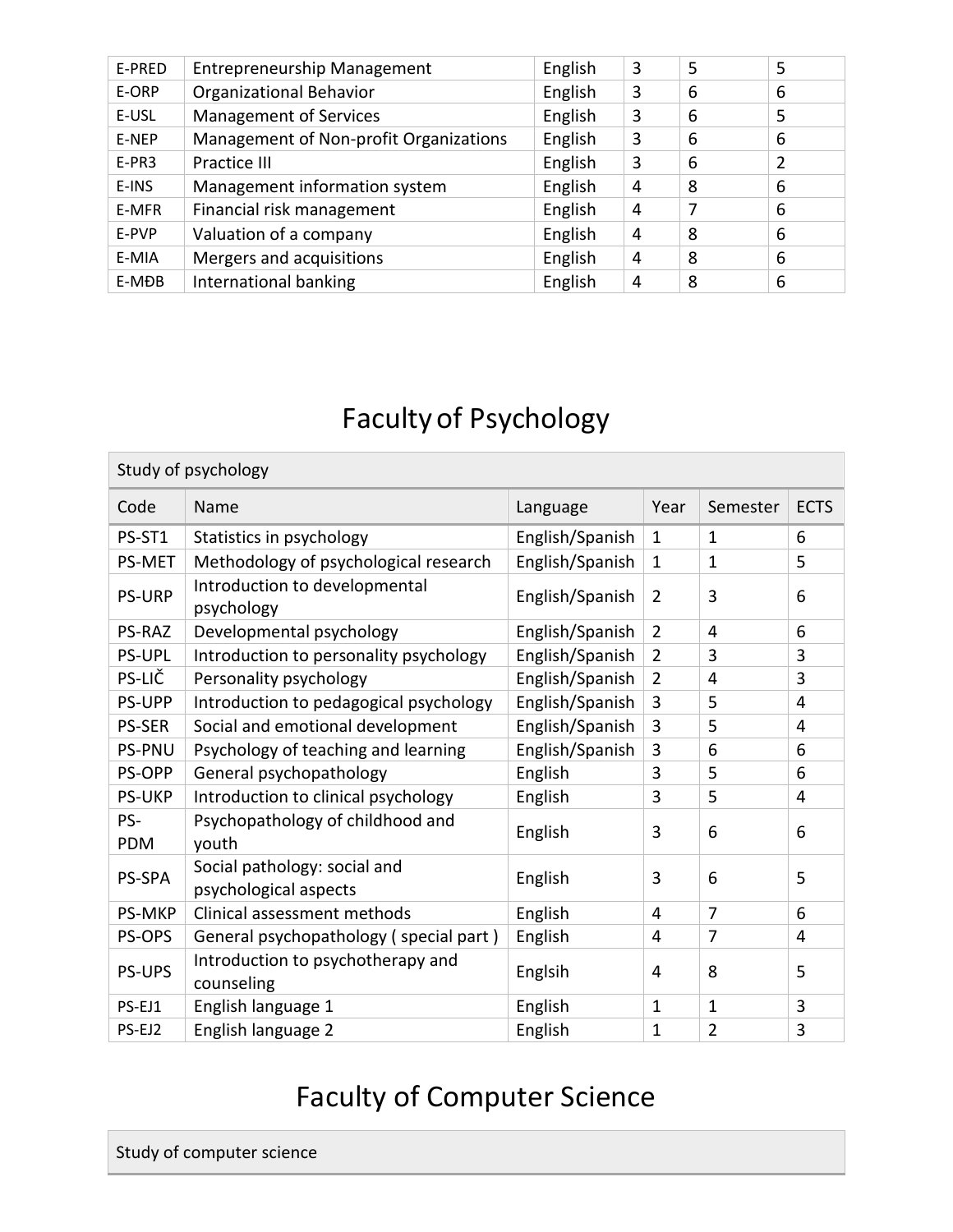| Code          | Name                                           | Language | Year           | Semester       | <b>ECTS</b>    |
|---------------|------------------------------------------------|----------|----------------|----------------|----------------|
| <b>RN-UPR</b> | Introduction to programming                    | English  | 1              | $\mathbf{1}$   | 7              |
| RN-OOP        | Object oriented programming                    | English  | $\mathbf{1}$   | $\overline{2}$ | 7              |
| RN-WWW        | Introduction to WWW                            | English  | $\mathbf{1}$   | $\overline{2}$ | 6              |
| RN-SS1        | Software studio 1                              | English  | $\mathbf{1}$   | $\overline{2}$ | 8              |
| RN-SS2        | Software studio 2                              | English  | $\overline{2}$ | $\mathbf{1}$   | 7              |
| RN-SS3        | Software studio 3                              | English  | $\overline{2}$ | $\overline{2}$ | $\overline{7}$ |
| <b>RN-OPS</b> | Operating systems                              | English  | $\overline{2}$ | 3              | 6              |
| RN-RMR        | Computer networks                              | Enlgish  | $\overline{2}$ | 3              | 5              |
| <b>RN-RSP</b> | Software development and system<br>programming | English  | $\overline{2}$ | 4              | 6              |
| RN-OOD        | Object oriented design                         | English  | $\overline{2}$ | 4              | 5              |
| <b>RN-INT</b> | Human - computer interaction                   | English  | 3              | 4              | 5              |
| RN-RGR        | Computer graphics                              | English  | 3              | 5              | $\overline{7}$ |
| RN-BAZ        | <b>Databases</b>                               | English  | 3              | 5              | 7              |
| <b>RN-INS</b> | Intelligent systems                            | Enlgish  | 3              | 6              | 6              |
| <b>RN-PPR</b> | Program translators                            | English  | 3              | 6              | 6              |
| <b>RN-DIS</b> | Software design                                | English  | 3              | 6              | 7              |
| <b>RN-NRA</b> | Advanced computer architecture                 | English  | 3              | 6              | 7              |
| <b>RN-KRI</b> | Cryptography                                   | English  | $\overline{4}$ | 7              | 6              |
| RN-NIZ        | Scientific calculations                        | English  | 4              | 7              | 8              |
| <b>RN-SRA</b> | Symbolic computation                           | English  | $\overline{4}$ | $\overline{7}$ | 8              |
| <b>RN-FUP</b> | <b>Functional programming</b>                  | English  | 4              | 8              | 8              |
| RN-PIA        | Internet applications programming              | Enlgish  | 4              | 8              | 6              |
| RN-ETJ        | English technical language                     | English  | $\mathbf{1}$   | $\mathbf{1}$   | 3              |
| RN-EPJ        | English business language                      | English  | $\mathbf 1$    | $\overline{2}$ | 3              |

# Faculty of Engineering

| Industrial engineering and management – energy efficiency and green energy |                                             |          |                |                |             |  |
|----------------------------------------------------------------------------|---------------------------------------------|----------|----------------|----------------|-------------|--|
| Code                                                                       | Name                                        | Language | Year           | Semester       | <b>ECTS</b> |  |
| PS-ST1                                                                     | Mathematics                                 | English  | 1              | 1              | 8           |  |
| <b>PS-MET</b>                                                              | Technical drawing with computer<br>graphics | English  | 1              | $\mathbf 1$    | 7           |  |
| <b>PS-URP</b>                                                              | <b>Basics of Management</b>                 | English  | 1              | 1              | 7           |  |
| <b>PS-RAZ</b>                                                              | English language                            |          | 1              | 1/2            | 7           |  |
| <b>PS-UPL</b>                                                              | <b>Technical mechanics I</b>                | English  | 1              | 1              | 7           |  |
| PS-LIČ                                                                     | Materials                                   | English  | 1              | $\overline{2}$ | 8           |  |
| <b>PS-UPP</b>                                                              | <b>Informatics</b>                          | English  | 1              | $\overline{2}$ | 7           |  |
| <b>PS-SER</b>                                                              | Sociology                                   | Englsih  | 1              | $\overline{2}$ | 5           |  |
| <b>PS-PNU</b>                                                              | Practice I                                  | English  | 1              | $\overline{2}$ | 4           |  |
| PS-OPP                                                                     | Technological bases of production           | English  | 2              | 3              | 7           |  |
| <b>PS-UKP</b>                                                              | <b>Technical mechanics II</b>               | English  | $\overline{2}$ | 3              | 7           |  |